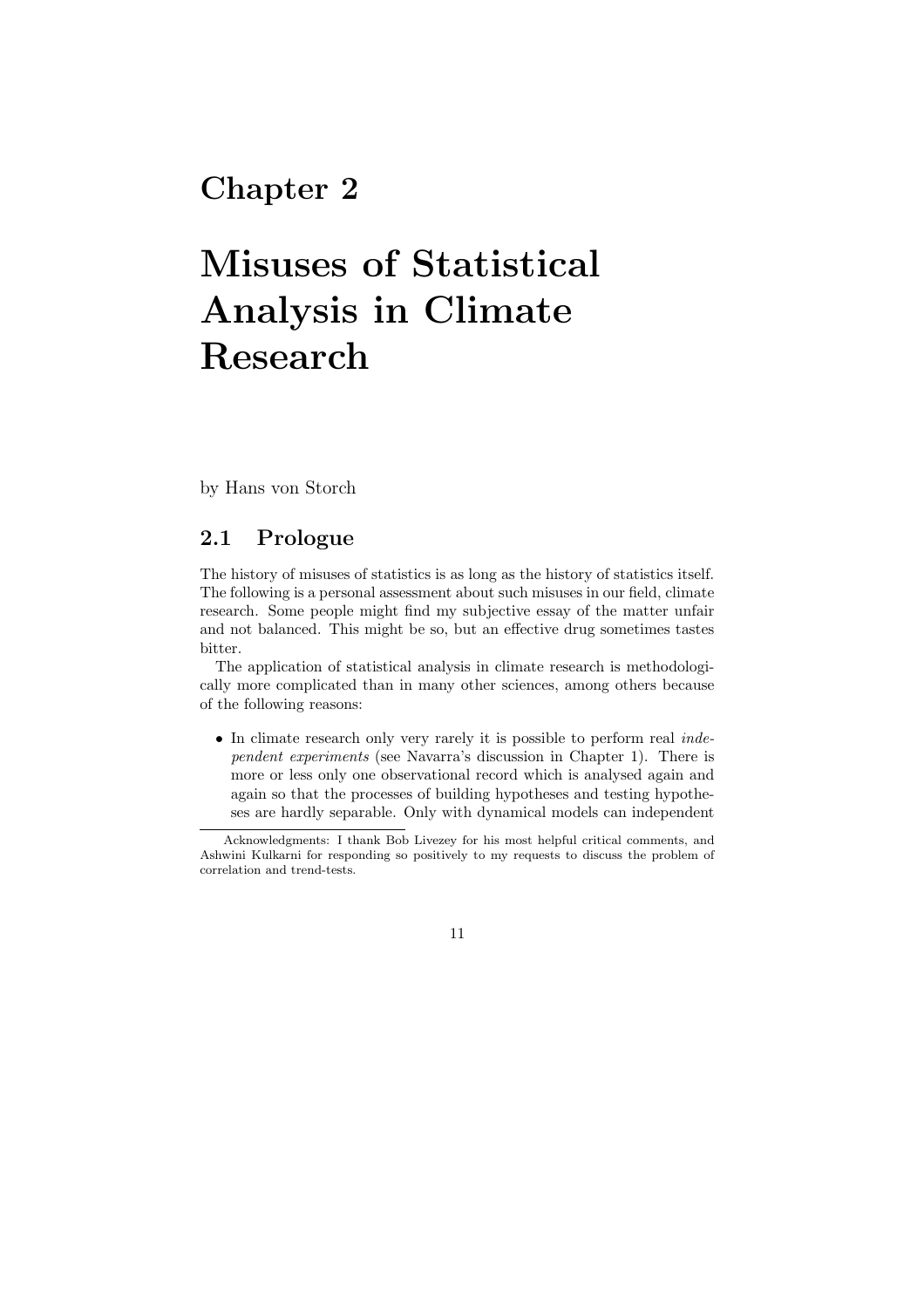data be created - with the problem that these data are describing the real climate system only to some unknown extent.

• Almost all data in climate research are interrelated both in space and time - this spatial and temporal correlation is most useful since it allows the reconstruction of the space-time state of the atmosphere and the ocean from a limited number of observations. However, for statistical inference, i.e., the process of inferring from a limited sample robust statements about an hypothetical underlying "true" structure, this correlation causes difficulties since most standard statistical techniques use the basic premise that the data are derived in independent experiments.

Because of these two problems the fundamental question of how much information about the examined process is really available can often hardly be answered. Confusion about the amount of information is an excellent hotbed for methodological insufficiencies and even outright errors. Many such insufficiencies and errors arise from

- The *obsession with statistical recipes* in particular *hypothesis testing*. Some people, and sometimes even peer reviewers, react like Pawlow's dogs when they see a hypothesis derived from data and they demand a statistical test of the hypothesis. (See Section 2.2.)
- The use of statistical techniques as a *cook-book like recipe* without a real understanding about the concepts and the limitation arising from unavoidable basic assumptions. Often these basic assumptions are disregarded with the effect that the conclusion of the statistical analysis is void. A standard example is disregard of the serial correlation. (See Sections 2.3 and 9.4.)
- The *misunderstanding of given names*. Sometimes physically meaningful names are attributed to mathematically defined objects. These objects, for instance the Decorrelation Time, make perfect sense when used as prescribed. However, often the statistical definition is forgotten and the physical meaning of the name is taken as a definition of the object - which is then interpreted in a different and sometimes inadequate manner. (See Section 2.4.)
- The use of sophisticated techniques. It happens again and again that some people expect miracle-like results from advanced techniques. The results of such advanced, for a "layman" supposedly non-understandable, techniques are then believed without further doubts. (See Section 2.5.)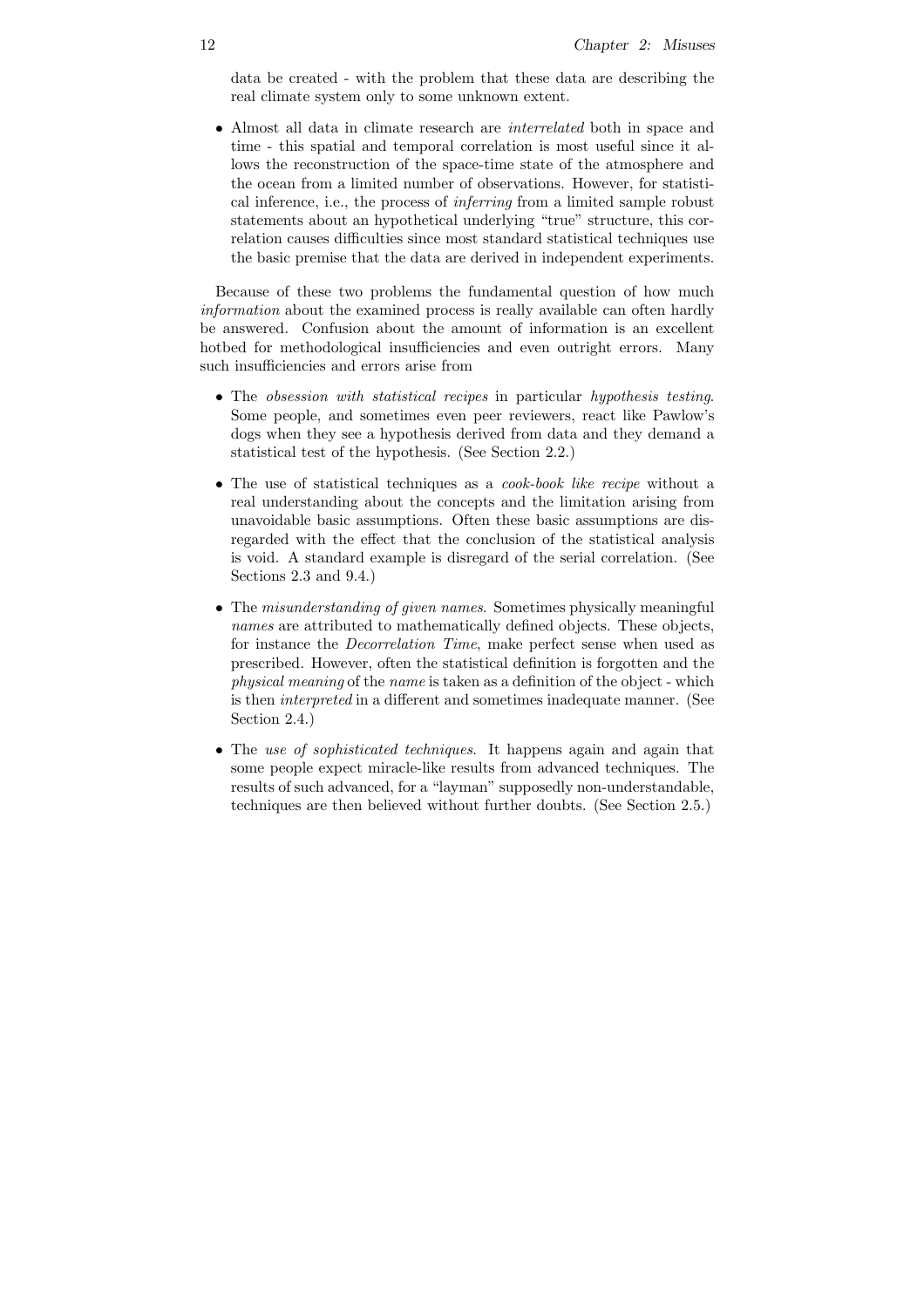## 2.2 Mandatory Testing and the Mexican Hat

In the desert at the border of Utah and Arizona there is a famous combination of vertically aligned stones named the "Mexican Hat" which looks like a human with a Mexican hat. It is a random product of nature and not manmade ... really? Can we test the null hypothesis "The Mexican Hat is of natural origin"? To do so we need a test statistic for a pile of stones and a probability distribution for this test statistic under the null hypothesis. Let's take

$$
t(p) = \begin{cases} 1 & \text{if } p \text{ forms a Mexican Hat} \\ 0 & \text{otherwise} \end{cases}
$$
 (2.1)

for any pile of stones p. How do we get a probability distribution of  $t(p)$  for all piles of stones p not affected by man? - We walk through the desert, examine a large number, say  $n = 10^6$ , of piles of stones, and count the frequency of  $t(p) = 0$  and of  $t(p) = 1$ . Now, the Mexican Hat is famous for good reasons - there is only one p with  $t(p) = 1$ , namely the Mexican Hat itself. The other  $n - 1 = 10^6 - 1$  samples go with  $t(p) = 0$ . Therefore the probability distribution for  $p$  not affected by man is

$$
prob(t(p) = k) = \begin{cases} 10^{-6} & \text{for } k = 1\\ 1 - 10^{-6} & \text{for } k = 0 \end{cases}
$$
 (2.2)

After these preparations everything is ready for the final test. We reject the null hypothesis with a risk of  $10^{-6}$  if  $t$ (Mexican hat) = 1. This condition is fulfilled and we may conclude: The Mexican Hat is not of natural origin but man-made.

Obviously, this argument is pretty absurd - but where is the logical error? The fundamental error is that the null hypothesis is not independent of the data which are used to conduct the test. We know a-priori that the Mexican Hat is a rare event, therefore the impossibility of finding such a combination of stones cannot be used as evidence against its natural origin. The same trick can of course be used to "prove" that any rare event is "non-natural", be it a heat wave or a particularly violent storm - the probability of observing a rare event is small.

One might argue that no serious scientist would fall into this trap. However, they do. The hypothesis of a connection between solar activity and the statistics of climate on Earth is old and has been debated heatedly over many decades. The debate had faded away in the last few decades - and has been refueled by a remarkable observation by K. Labitzke. She studied the relationship between the solar activity and the stratospheric temperature at the North Pole. There was no obvious relationship - but she saw that during years in which the Quasibiennial Oscillation (QBO) was in its West Phase, there was an excellent positive correlation between solar activity and North Pole temperature whereas during years with the QBO in its East Phase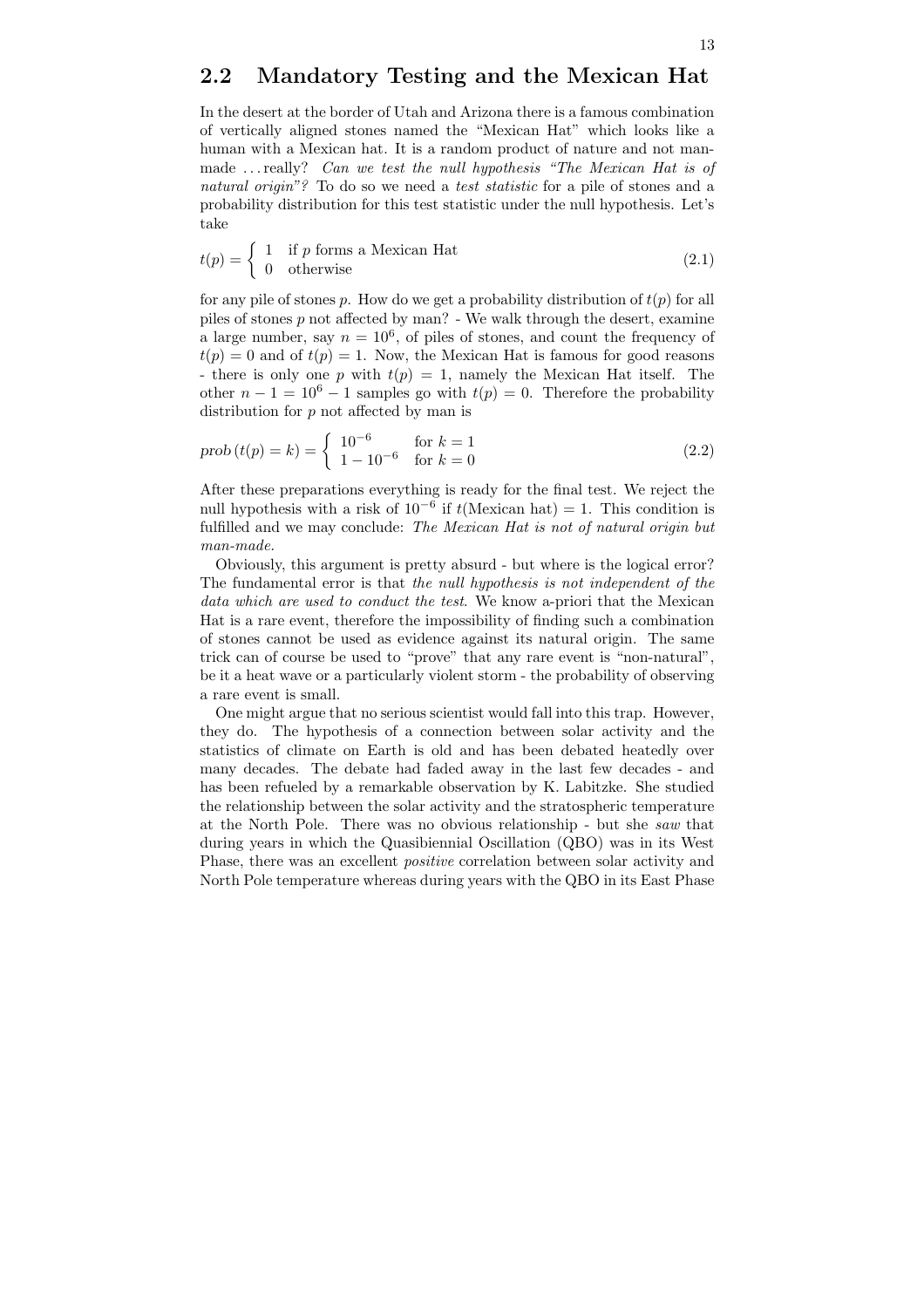Figure 2.1: Labitzke' and van Loon's relationship between solar flux and the temperature at 30 hPa at the North Pole for all winters during which the QBO is in its West Phase and in its East Phase. The correlations are 0.1, 0.8 and -0.5. (From Labitzke and van Loon, 1988).

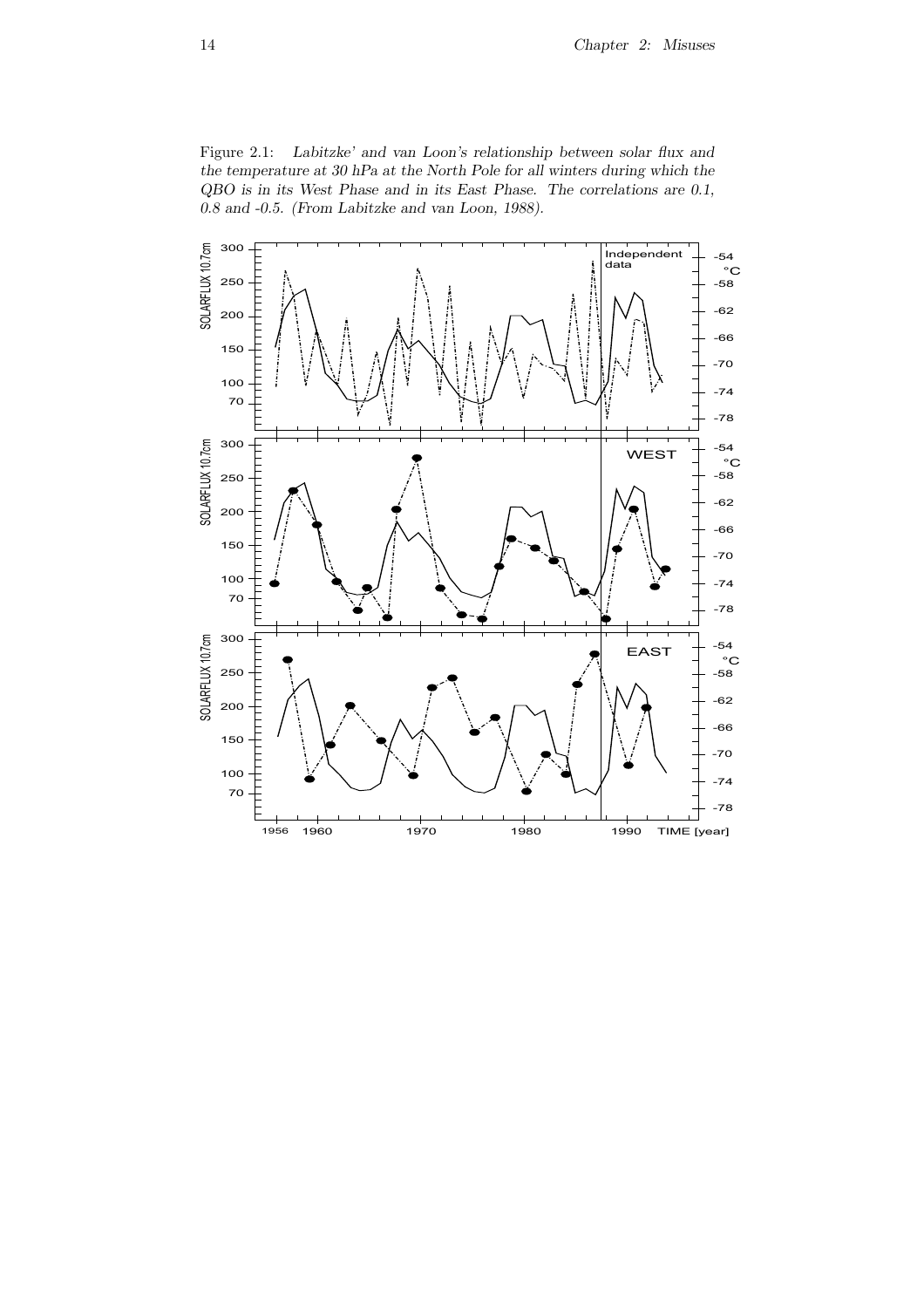there was a good negative correlation (Labitzke, 1987; Labitzke and van Loon, 1988).

Labitzke's finding was and is spectacular - and obviously right for the data from the time interval at her disposal (see Figure 2.1). Of course it could be that the result was a coincidence as unlikely as the formation of a Mexican Hat. Or it could represent a real on-going signal. Unfortunately, the data which were used by Labitzke to formulate her hypothesis can no longer be used for the assessment of whether we deal with a signal or a coincidence. Therefore an answer to this question requires information unrelated to the data as for instance dynamical arguments or GCM experiments. However, physical hypotheses on the nature of the solar-weather link were not available and are possibly developing right now - so that nothing was left but to wait for more data and better understanding. (The data which have become available since Labitzke's discovery in 1987 support the hypothesis.)

In spite of this fundamental problem an intense debate about the "statistical significance" broke out. The reviewers of the first comprehensive paper on that matter by Labitzke and van Loon (1988) demanded a test. Reluctantly the authors did what they were asked for and found of course an extremely little risk for the rejection of the null hypothesis "The solar-weather link is zero". After the publication various other papers were published dealing with technical aspects of the test - while the basic problem that the data to conduct the test had been used to formulate the null hypothesis remained.

When hypotheses are to be derived from limited data, I suggest two alternative routes to go. If the time scale of the considered process is short compared to the available data, then split the full data set into two parts. Derive the hypothesis (for instance a statistical model) from the first half of the data and examine the hypothesis with the remaining part of the data.<sup>1</sup> If the time scale of the considered process is long compared to the time series such that a split into two parts is impossible, then I recommend using all data to build a model optimally fitting the data. Check the fitted model whether it is consistent with all known physical features and state explicitly that it is impossible to make statements about the reliability of the model because of limited evidence.

# 2.3 Neglecting Serial Correlation

Most standard statistical techniques are derived with explicit need for statistically independent data. However, almost all climatic data are somehow correlated in time. The resulting problems for testing null hypotheses is discussed in some detail in Section 9.4. In case of the t-test the problem is nowadays often acknowledged - and as a cure people try to determine the "equivalent sample size" (see Section 2.4). When done properly, the  $t$ -test

<sup>&</sup>lt;sup>1</sup>An example of this approach is offered by Wallace and Gutzler (1981).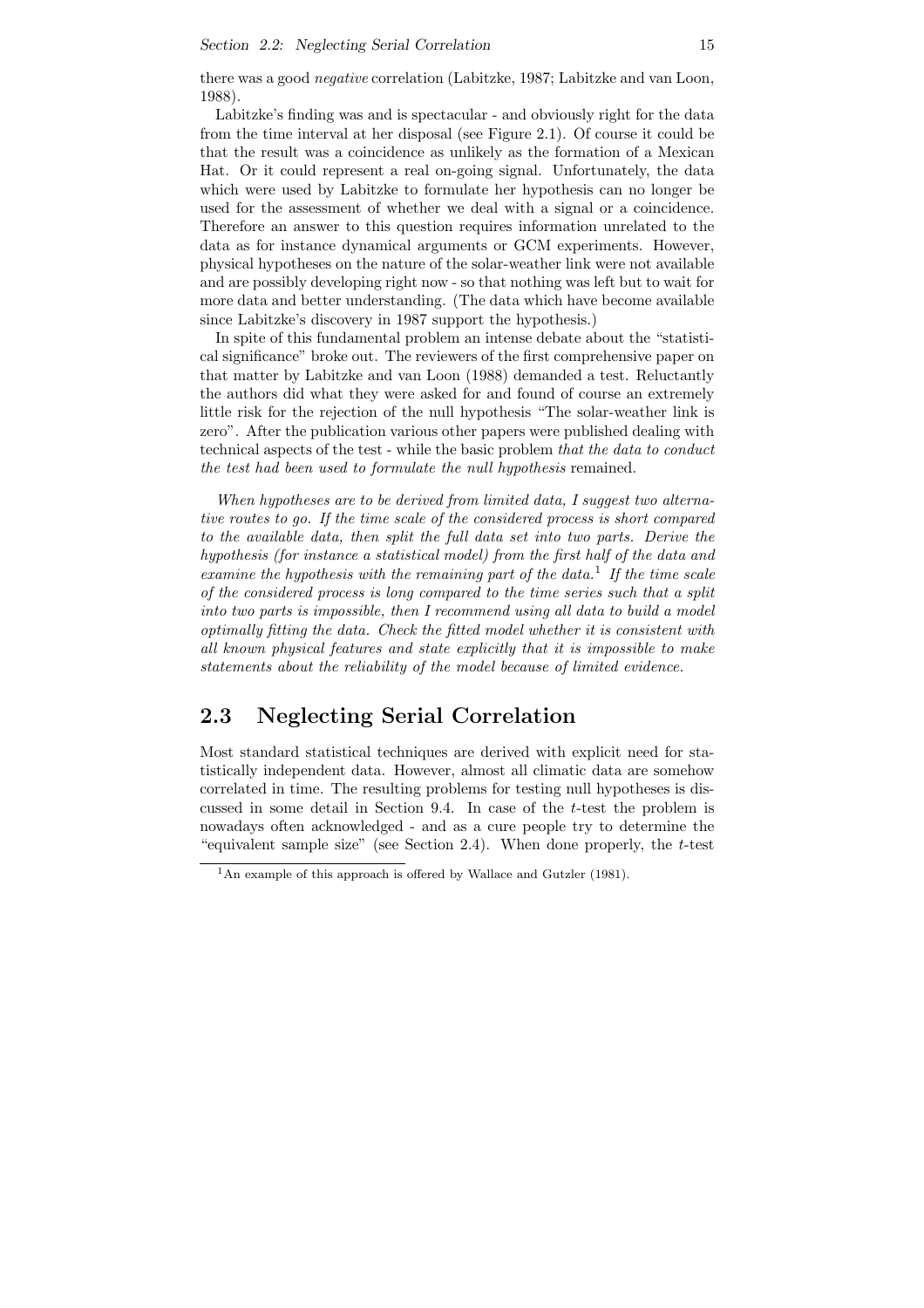Figure 2.2: Rejection rates of the Mann-Kendall test of the null hypothesis "no trend" when applied to 1000 time series of length n generated by an  $AR(1)$ -process (2.3) with prescribed  $\alpha$ . The adopted nominal risk of the test is 5%.

Top: results for unprocessed serially correlated data.

Bottom: results after pre-whitening the data with (2.4). (From Kulkarni and von Storch, 1995)







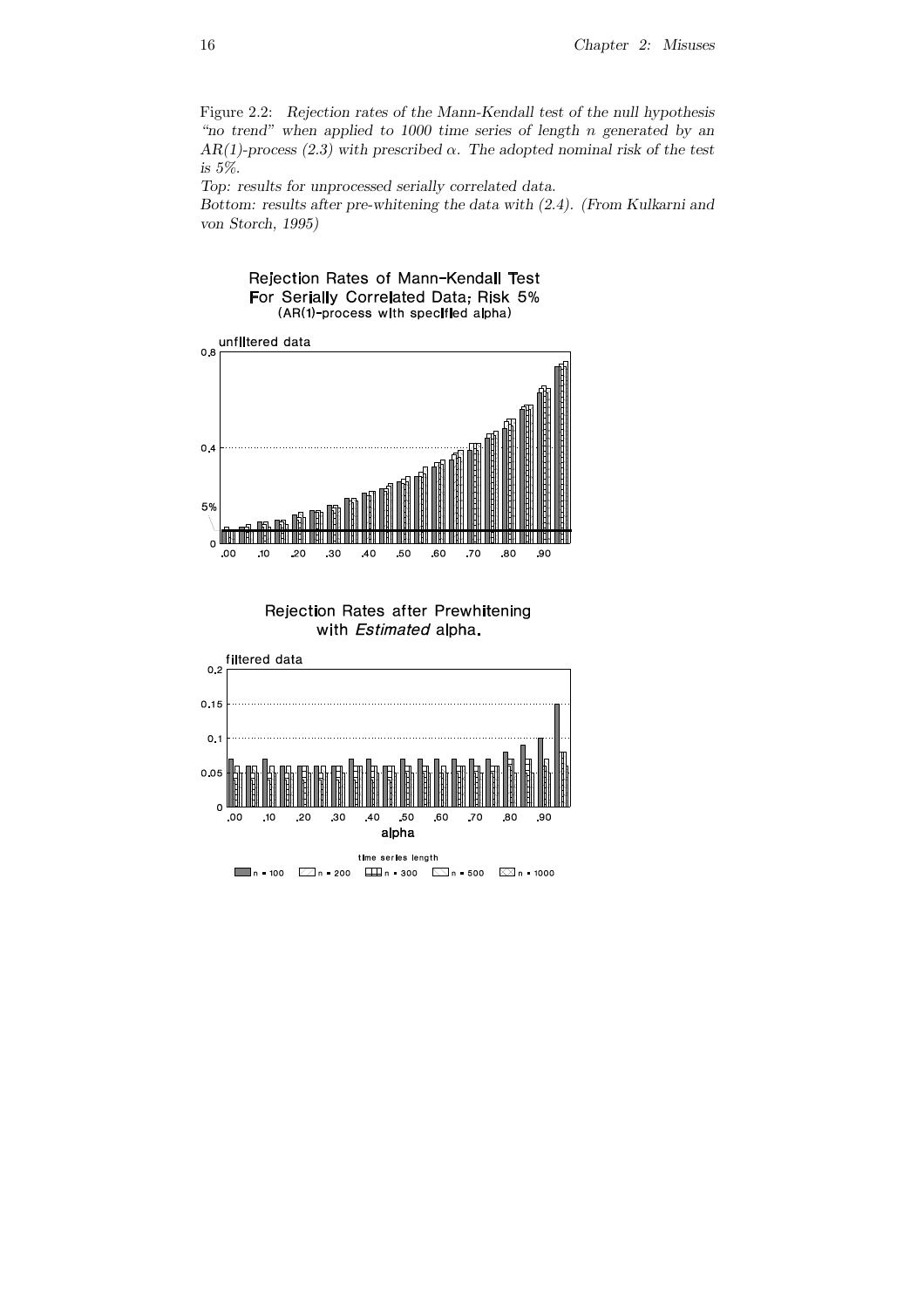#### Section 2.3: Neglecting Serial Correlation 17

becomes conservative - and when the "equivalent sample size" is "optimized" the test becomes liberal<sup>2</sup>. We discuss this case in detail in Section 2.4.

There are, however, again and again cases in which people simply ignore this condition, in particular when dealing with more exotic tests such as the Mann-Kendall test, which is used to reject the null hypothesis of "no trends". To demonstrate that the result of such a test really depends strongly on the autocorrelation, Kulkarni and von Storch (1995) made a series of Monte Carlo experiments with AR(1)-processes with different values of the parameter  $\alpha$ .

$$
\mathbf{X}_t = \alpha \mathbf{X}_{t-1} + \mathbf{N}_t \tag{2.3}
$$

with Gaussian "white noise" $N_t$ , which is neither auto-correlated nor correlated with  $\mathbf{X}_{t-k}$  for  $k ≥ 1$ .  $\alpha$  is the lag-1 autocorrelation of  $\mathbf{X}_{t}$ . 1000 iid<sup>3</sup> time series of different lengths, varying form  $n = 100$  to  $n = 1000$  were generated and a Mann-Kendall test was performed. Since the time series have no trends, we expect a (false) rejection rate of 5% if we adopt a risk of 5%, i.e., 50 out of the 1000 tests should return the result "reject null hypothesis". The actual rejection rate is much higher (see Figure 2.2). For autocorrelations  $\alpha \leq 0.10$  the actual rejection rate is about the nominal rate of 5%, but for  $\alpha = 0.3$  the rate is already 0.15, and for  $\alpha = 0.6$  the rate  $> 0.30$ . If we test a data field with a lag-1 autocorrelation of 0.3, we must expect that on average at 15% of all points a "statistically significant trend" is found even though there is no trend but only "red noise". This finding is mostly independent of the time series length.

When we have physical reasons to assume that the considered time series is a sum of a trend and stochastic fluctuations generated by an AR(1) process, and this assumption is sometimes reasonable, then there is a simple cure, the success of which is demonstrated in the lower panel of Figure 2.2. Before conducting the Mann-Kenndall test, the time series is "pre-whitened" by first estimating the lag-autocorrelation  $\hat{\alpha}$  at lag-1, and by replacing the original time series  $\mathbf{X}_t$  by the series

$$
\mathbf{Y}_t = \mathbf{X}_t - \hat{\alpha} \mathbf{X}_{t-1} \tag{2.4}
$$

The "pre-whitened" time series is considerably less plagued by serial correlation, and the same Monte Carlo test as above returns actual rejections rates close to the nominal one, at least for moderate autocorrelations and not too short time series. The filter operation (2.4) affects also any trend; however, other Monte Carlo experiments have revealed that the power of the test is reduced only weakly as long as  $\alpha$  is not too large.

A word of caution is, however, required: If the process is not  $AR(1)$  but of higher order or of a different model type, then the pre-whitening (2.4)

<sup>&</sup>lt;sup>2</sup>A test is named "liberal" if it rejects the null hypothesis more often than specified by the significance level. A "conservative" rejects less often than specified by the significance level.

 $^3$  "iid" stands for "independent identically distributed".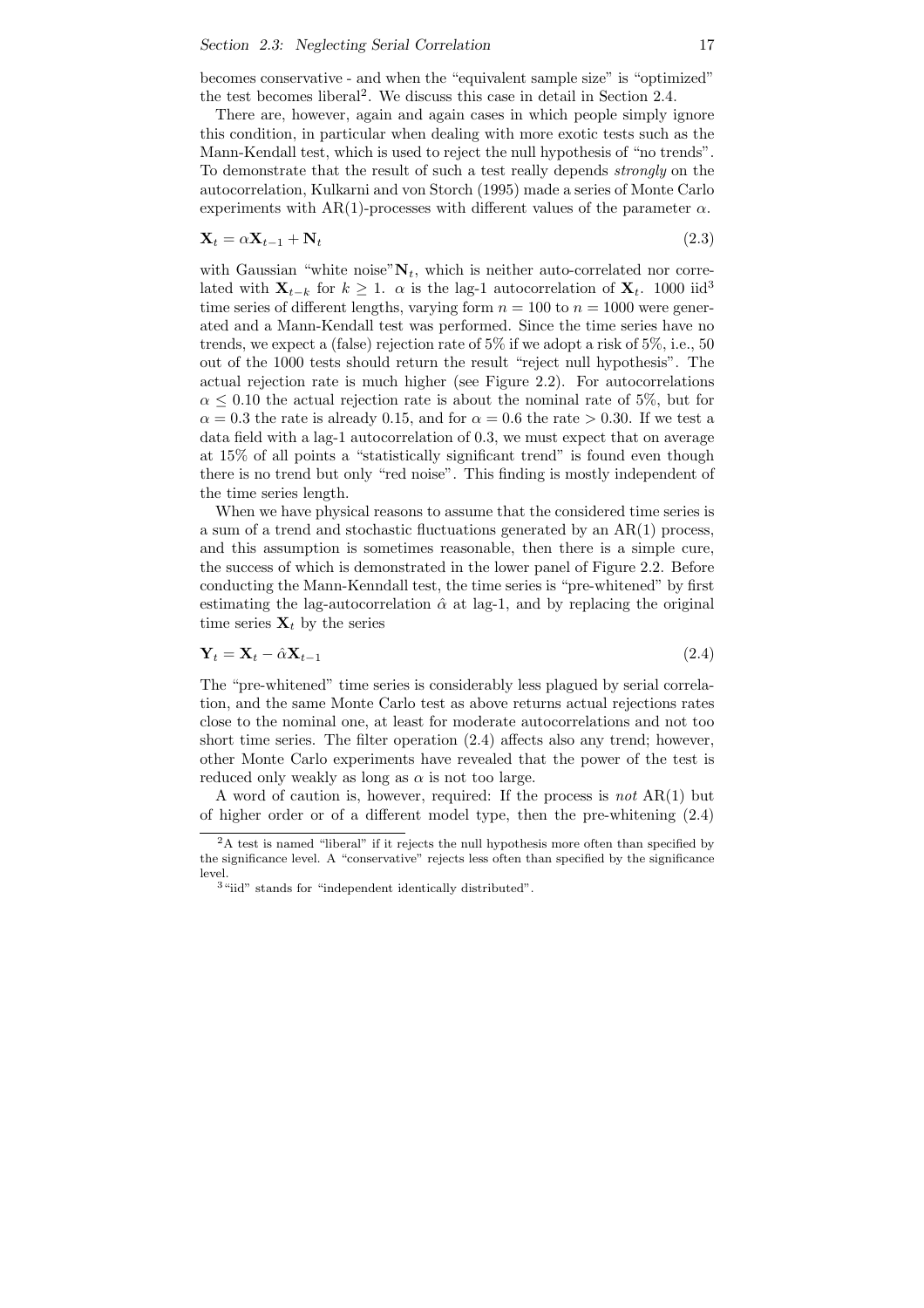is insufficient and the Mann-Kenndall test rejects still more null hypotheses than specified by the significance level.

Another possible cure is to "prune" the data, i.e., to form a subset of observations which are temporally well separated so that any two consecutive samples in the reduced data set are no longer autocorrelated (see Section 9.4.3).

When you use a technique which assumes independent data and you believe that serial correlation might be prevalent in your data, I suggest the following "Monte Carlo" diagnostic: Generate synthetic time series with a prescribed serial correlation, for instance by means of an  $AR(1)$ -process (2.3). Create time series without correlation ( $\alpha = 0$ ) and with correlation ( $0 < \alpha < 1$ ) and try out if the analysis, which is made with the real data, returns different results for the cases with and without serial correlation. In the case that they are different, you cannot use the chosen technique.

# 2.4 Misleading Names: The Case of the Decorrelation Time

The concept of "the" *Decorrelation Time* is based on the following reasoning:<sup>4</sup> The variance of the mean  $\bar{\mathbf{X}}^n = \frac{1}{n} \sum_{k=1}^n \mathbf{X}_k$  of *n* identically distributed and independent random variables  $\mathbf{X}_k = \mathbf{X}$  is

$$
VAR(\bar{\mathbf{X}}^n) = \frac{1}{n} VAR(\mathbf{X})
$$
\n(2.5)

If the  $X_k$  are autocorrelated then (2.5) is no longer valid but we may define a number, named the *equivalent sample size*  $n'$  such that

$$
VAR(\bar{\mathbf{X}}^n) = \frac{1}{n'} VAR(\mathbf{X})
$$
\n(2.6)

The decorrelation time is then defined as

$$
\tau_D = \lim_{n \to \infty} \frac{n}{n'} \cdot \Delta t = \left[ 1 + 2 \sum_{\Delta=1}^{\infty} \rho(\Delta) \right] \Delta t \tag{2.7}
$$

with the autocorrelation function  $\rho$  of  $\mathbf{X}_t$ .

The decorrelation times for an  $AR(1)$  process  $(2.3)$  is

$$
\tau_D = \frac{1+\alpha}{1-\alpha} \Delta t \tag{2.8}
$$

There are several conceptual problems with "the" Decorrelation Time:

<sup>4</sup>This section is entirely based on the paper by Zwiers and von Storch (1995). See also Section 9.4.3.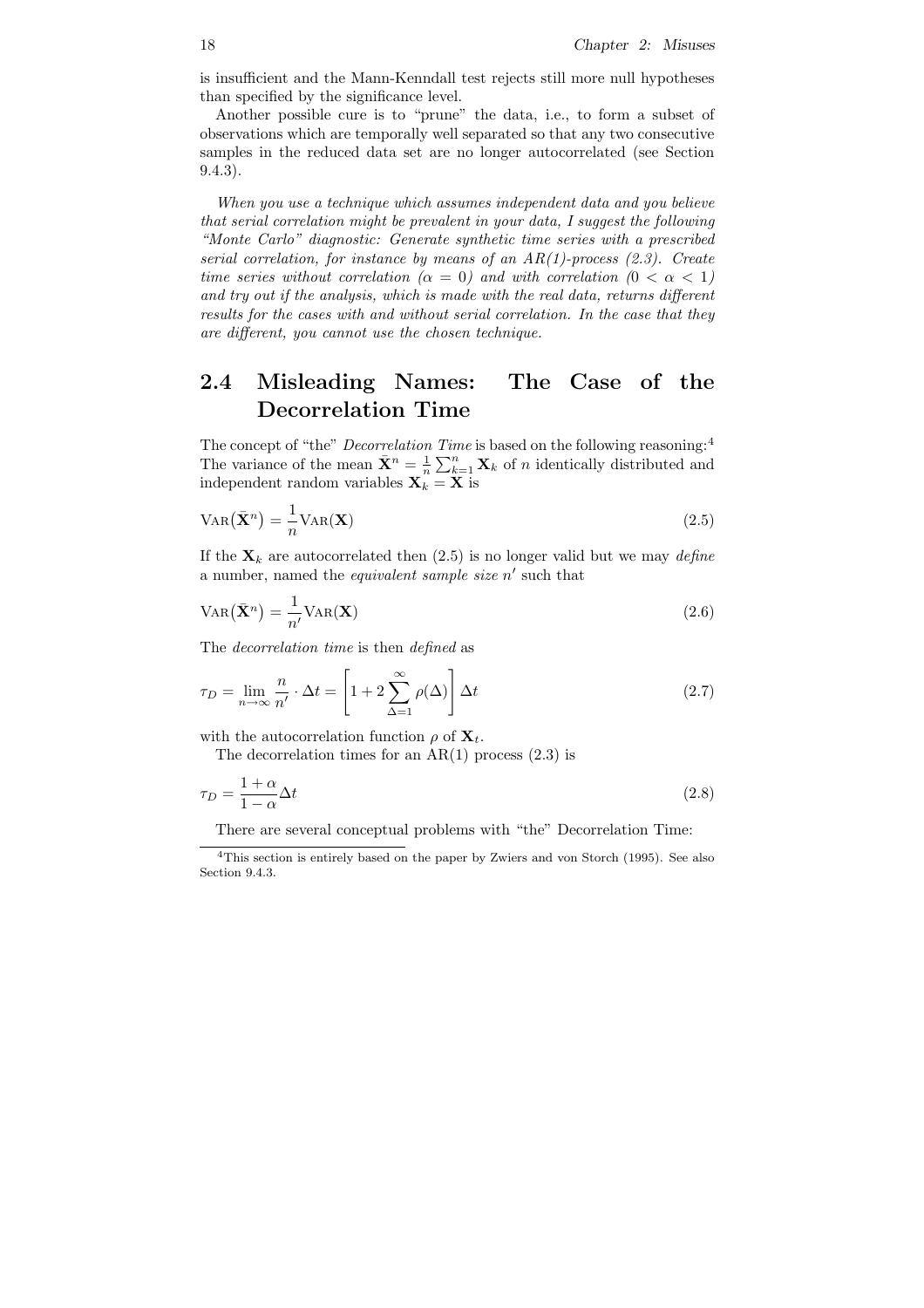#### Section 2.4: Misleading Names 19

• The definition  $(2.7)$  of a decorrelation time makes sense when dealing with the problem of the mean of n-consecutive serially correlated observations. However, its arbitrariness in defining a characteristic time scale becomes obvious when we reformulate our problem by replacing the *mean* in  $(2.6)$ by, for instance, the variance. Then, the characteristic time scale is (Trenberth, 1984):

$$
\tau = \left[1 + 2\sum_{k=1}^{\infty} \rho^2(k)\right] \Delta t
$$

Thus characteristic time scales  $\tau$  depends markedly on the *statistical* problem under consideration. These numbers are, in general, not physically defined numbers.

• For an  $AR(1)$ -process we have to distinguish between the physically meaningful processes with positive memory  $(\alpha > 0)$  and the physically meaningless processes with negative memory ( $\alpha < 0$ ). If  $\alpha > 0$  then formula (2.8) gives a time  $\tau_D > \Delta t$  representative of the decay of the auto-correlation function. Thus, in this case,  $\tau_D$  may be seen as a physically useful time scale, namely a "persistence time scale" (but see the dependency on the time step discussed below). If  $\alpha < 0$  then (2.8) returns times  $\tau_D < \Delta t$ , even though probability statements for any two states with an even time lag are identical to probabilities of an  $AR(p)$ process with an AR-coefficient  $|\alpha|$ .

Thus the number  $\tau_D$  makes sense as a characteristic time scale when dealing with red noise processes. But for many higher order AR(p) processes the number  $\tau_D$  does not reflect a useful physical information.

• The Decorrelation Time depends on the time increment  $\Delta t$ : To demonstrate this dependency we consider again the  $AR(1)$ -process  $(2.3)$  with a time increment of  $\Delta t = 1$  and  $\alpha > 0$ . Then we may construct other  $AR(1)$  processes with time increments k by noting that

$$
\mathbf{X}_t = \alpha^k \mathbf{X}_{t-k} + \mathbf{N}'_t \tag{2.9}
$$

with some noise term  $N'_t$  which is a function of  $N_t \ldots N_{t-k+1}$ . The decorrelation times  $\tau_D$  of the two processes (2.3,2.9) are because of  $\alpha < 1$ :

$$
\tau_{D,1} = \frac{1+\alpha}{1-\alpha} \cdot 1 \ge 1 \quad \text{and} \quad \tau_{D,k} = \frac{1+\alpha^k}{1-\alpha^k} \cdot k \ge k \tag{2.10}
$$

so that

$$
\lim_{k \to \infty} \frac{\tau_{D,k}}{k} = 1\tag{2.11}
$$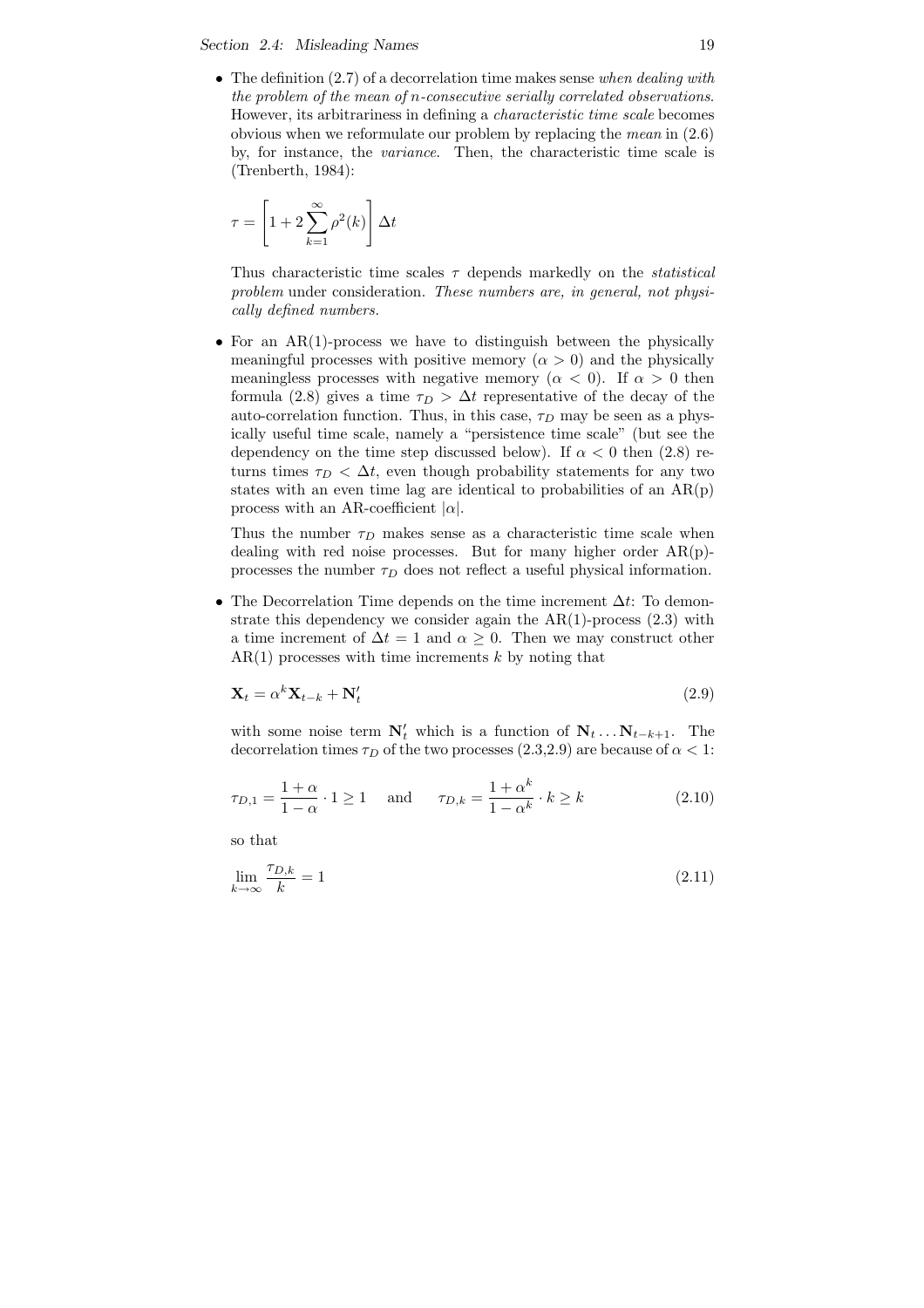Figure 2.3: The dependency of the decorrelation time  $\tau_{D,k}$  (2.10) on the time increment k (horizontal axis) and on the coefficient  $\alpha$  (0.95, 0.90, 0.80, 0.70 and 0.50; see labels). (From von Storch and Zwiers, 1999).



That means that the decorrelation time is as least as long as the time increment; in case of "white noise", with  $\alpha = 0$ , the decorrelation time is always equal to the time increment. In Figure 2.3 the dimensional decorrelation times are plotted for different  $\alpha$ -values and different time increments  $k$ . The longer the time increment, the larger the decorrelation time. For sufficiently large time increments we have  $\tau_{D,k} = k$ . For small  $\alpha$ -values, such as  $\alpha = 0.5$ , we have virtually  $\tau_{D,k} = k$  already after  $k = 5$ . If  $\alpha = 0.8$  then  $\tau_{D,1} = 9$ ,  $\tau_{D,11} = 13.1$  and  $\tau_{D,21} = 21.4$ . If the time increment is 1 day, then the decorrelation time of an  $\alpha = 0.8$ -process is 9 days or 21 days - if we sample the process once a day or once every 21 days.

We conclude that the absolute value of the decorrelation time is of questionable informational value. However, the relative values obtained from several time series sampled with the same time increment are useful to infer whether the system has in some components a longer memory than in others. If the decorrelation time is well above the time increment, as in case of the  $\alpha = 0.95$ -curve in Figure 2.3, then the number has some informational value whereas decorrelation times close to the time increment, as in case of the  $\alpha = 0.5$ -curve, are mostly useless.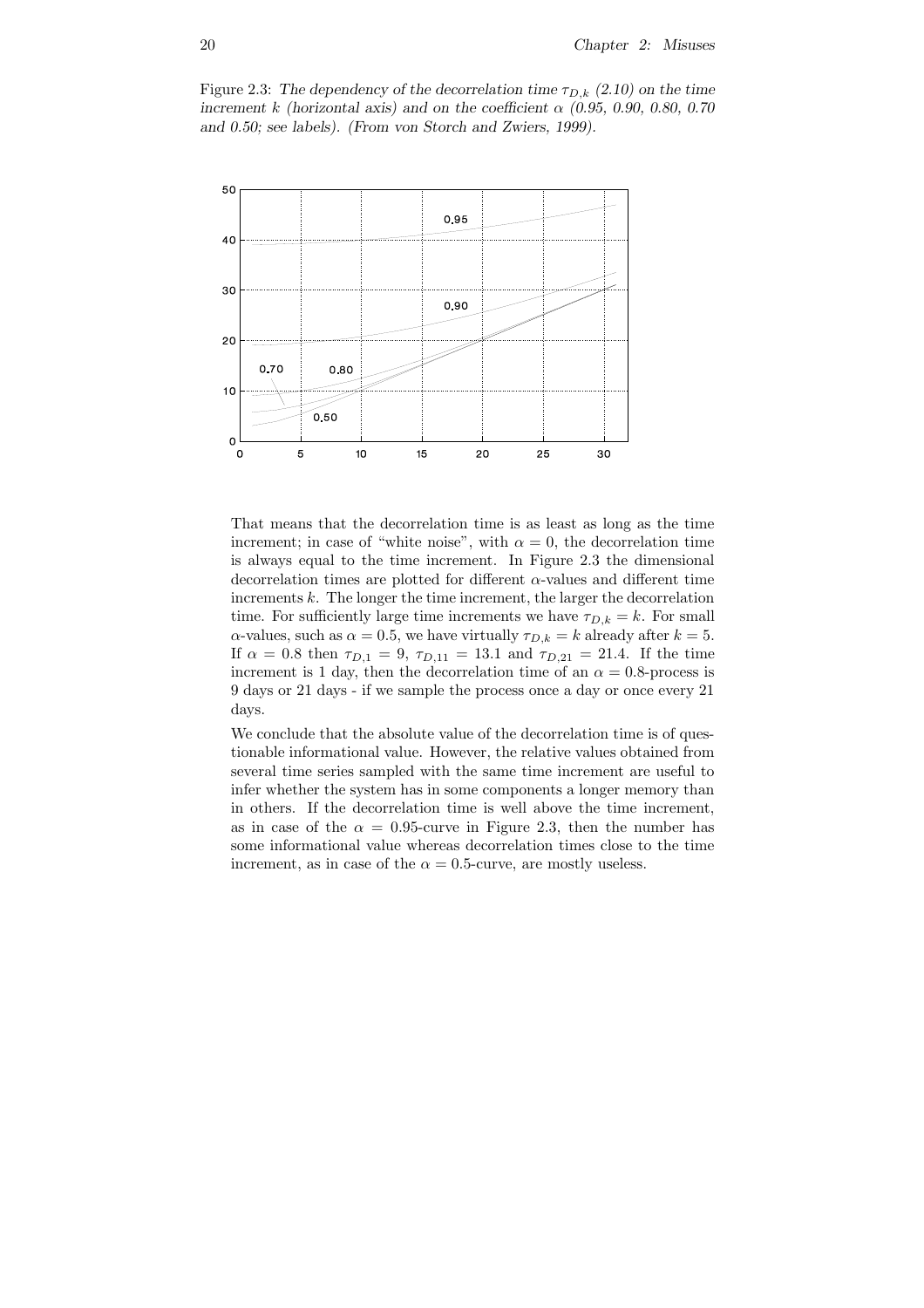### Section 2.4: Misleading Names 21

We have seen that the name "Decorrelation Time" is not based on physical reasoning but on strictly mathematical grounds. Nevertheless the number is often incorrectly interpreted as the minimum time so that two consecutive observations  $X_t$  and  $X_{t+\tau_D}$  are independent. If used as a vague estimate with the reservations mentioned above, such a use is in order. However, the number is often introduced as crucial parameter in test routines. Probably the most frequent victim of this misuse is the conventional  $t$ -test.

We illustrate this case by a simple example from Zwiers and von Storch (1995): We want to answer the question whether the long-term mean winter temperatures in Hamburg and Victoria are equal. To answer this question, we have at our disposal daily observations for one winter from both locations. We treat the winter temperatures at both locations as random variables, say  $T_H$  and  $T_V$ . The "long term mean" winter temperatures at the two locations, denoted as  $\mu$ <sub>H</sub> and  $\mu$ <sub>V</sub> respectively, are parameters of the probability distributions of these random variables. In the statistical nomenclature the question we pose is: do the samples of temperature observations contain sufficient evidence to reject the *null hypothesis*  $H_0$ :  $\mu_H - \mu_V = 0$ .

The standard approach to this problem is to use to the Student's t-test. The test is conducted by imposing a statistical model upon the processes which resulted in the temperature samples and then, within the confines of this model, measuring the degree to which the data agree with  $H_0$ . An essential part of the model which is implicit in the t-test is the assumption that the data which enter the test represent a set of statistically independent observations. In our case, and in many other applications in climate research, this assumption is not satisfied. The Student's t-test usually becomes "liberal" in these circumstances. That is, it tends to reject that null hypothesis on weaker evidence than is implied by the significance level<sup>5</sup> which is specified for the test. One manifestation of this problem is that the Student's t-test will reject the null hypothesis more frequently than expected when the null hypothesis is true.

A relatively clean and simple solution to this problem is to form subsamples of approximately independent observations from the observations. In the case of daily temperature data, one might use physical insight to argue that observations which are, say, 5 days apart, are effectively independent of each other. If the number of samples, the sample means and standard deviations from these reduced data sets are denoted by  $n^*$ ,  $\tilde{\mathbf{T}}_H^*$ ,  $\tilde{\mathbf{T}}_V^*$ eviations from these reduced data sets are denoted by  $n^*$ ,  $\tilde{\mathbf{T}}_H^*$ ,  $\tilde{\mathbf{T}}_V^*$ ,  $\tilde{\sigma}_H^*$  and  $\tilde{\sigma}_V^{\dagger}$  respectively, then the test statistic

$$
t = \frac{\tilde{\mathbf{T}}_H^* - \tilde{\mathbf{T}}_V^*}{\sqrt{(\tilde{\sigma}_H^*^2 + \tilde{\sigma}_V^*^2)/n^*}}
$$
(2.12)

has a Student's *t*-distribution with  $n^*$  degrees of freedom provided that the null hypothesis is true<sup>6</sup> and a test can be conducted at the chosen signif-

 $5$ The significance level indicates the probability with which the null hypothesis will be rejected when it is true.

<sup>&</sup>lt;sup>6</sup>Strictly speaking, this is true only if the standard deviations of  $T_H$  and  $T_V$  are equal.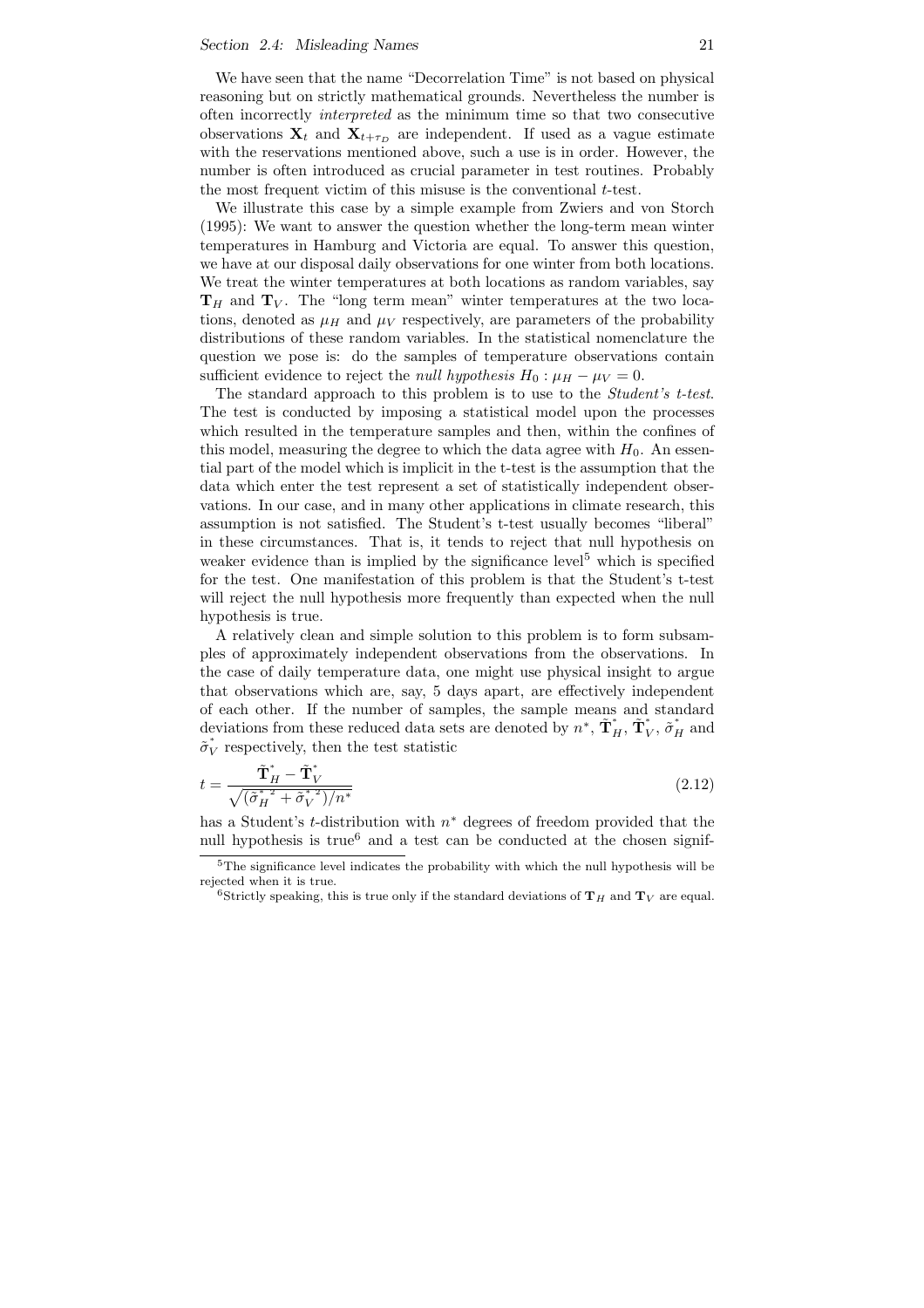icance level by comparing the value of (2.12) with the percentiles of the  $t(n^*)$ -distribution.

The advantage of (2.12) is that this test operates as specified by the user provided that the interval between successive observations is long enough. The disadvantage is that a reduced amount of data is utilized in the analysis. Therefore, the following concept was developed in the 1970s to overcome this disadvantage: The numerator in (2.12) is a random variable because it differs from one pair of temperature samples to the next. When the observations which comprise the samples are serially uncorrelated the denominator in (2.12) is an estimate of the standard deviation of the numerator and the ratio can be thought of as an expression of the difference of means in units of estimated standard deviations. For serially correlated data, with sample means T and sample standard deviations  $\tilde{\sigma}$  derived from all available observations, the standard deviation of  $\tilde{\mathbf{T}}_H - \tilde{\mathbf{T}}_V$  is  $\sqrt{(\tilde{\sigma}_H^2 + \tilde{\sigma}_V^2)/n'}$  with the equivalent sample size  $n'$  as defined in  $(2.6)$ . For sufficiently large samples sizes the ratio

$$
t = \frac{\tilde{\mathbf{T}}_H - \tilde{\mathbf{T}}_V}{\sqrt{(\tilde{\sigma}_H^2 + \tilde{\sigma}_V^2)/n'}}
$$
\n(2.13)

has a standard Gaussian distribution with zero mean and standard deviation one. Thus one can conduct a test by comparing (2.13) to the percentiles of the standard Gaussian distribution.

So far everything is fine.

Since  $t(n')$  is approximately equal to the Gaussian distribution for  $n' \geq 30$ , one may compare the test statistic (2.13) also with the percentiles of the  $t(n')$ -distribution. The incorrect step is the heuristic assumption that this prescription - "compare with the percentiles of the  $t(n')$ , or  $\bar{t}(n'-1)$  distribution" - would be right for small  $(n' < 30)$  equivalent samples sizes. The rationale of doing so is the tacitly assumed fact that the statistic (2.13) would be  $t(n')$  or  $t(n'-1)$ -distributed under the null hypothesis. However, this assumption is simply wrong. The distribution  $(2.13)$  is not  $t(k)$ -distributed for any  $k$ , be it the equivalent sample size  $n'$  or any other number. This result has been published by several authors (Katz (1982), Thiébaux and Zwiers (1984) and Zwiers and von Storch (1995)) but has stubbornly been ignored by most of the atmospheric sciences community.

A justification for the small sample size test would be that its behaviour under the null hypothesis is well approximated by the  $t$ -test with the equivalent sample size representing the degrees of freedom. But this is not so, as is demonstrated by the following example with an  $AR(1)$ -process  $(2.3)$  with  $\alpha = .60$ . The exact equivalent sample size  $n' = \frac{1}{4}n$  is known for the process since its parameters are completely known. One hundred independent samples of variable length  $n$  were randomly generated. Each sample was used to test the null hypothesis  $H_o: E(\mathbf{X}_t) = 0$  with the t-statistic (2.13) at the 5% significance level. If the test operates correctly the null hypothesis should be (incorrectly) rejected 5% of the time. The actual rejection rate (Figure 2.4)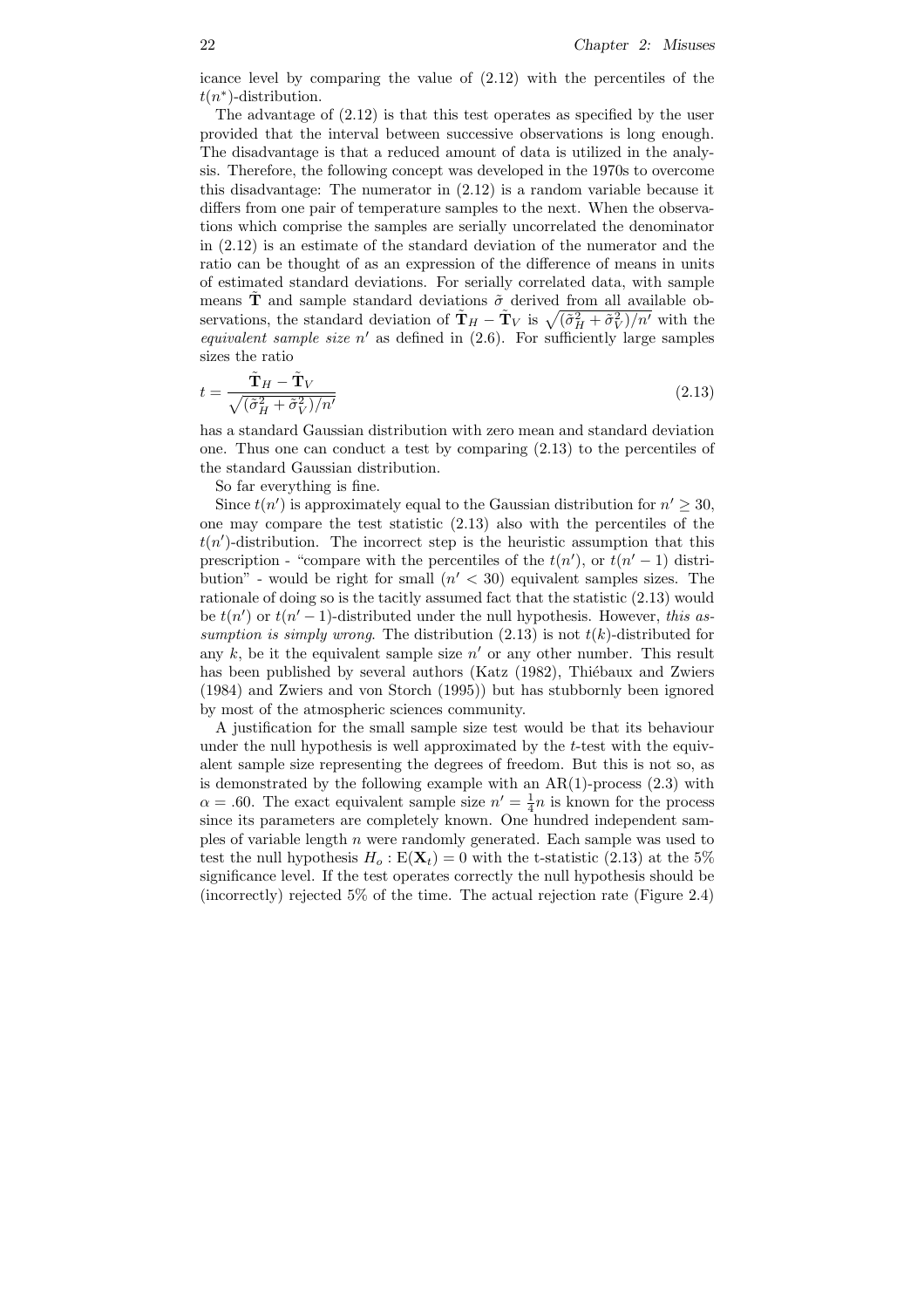**Sample Size n**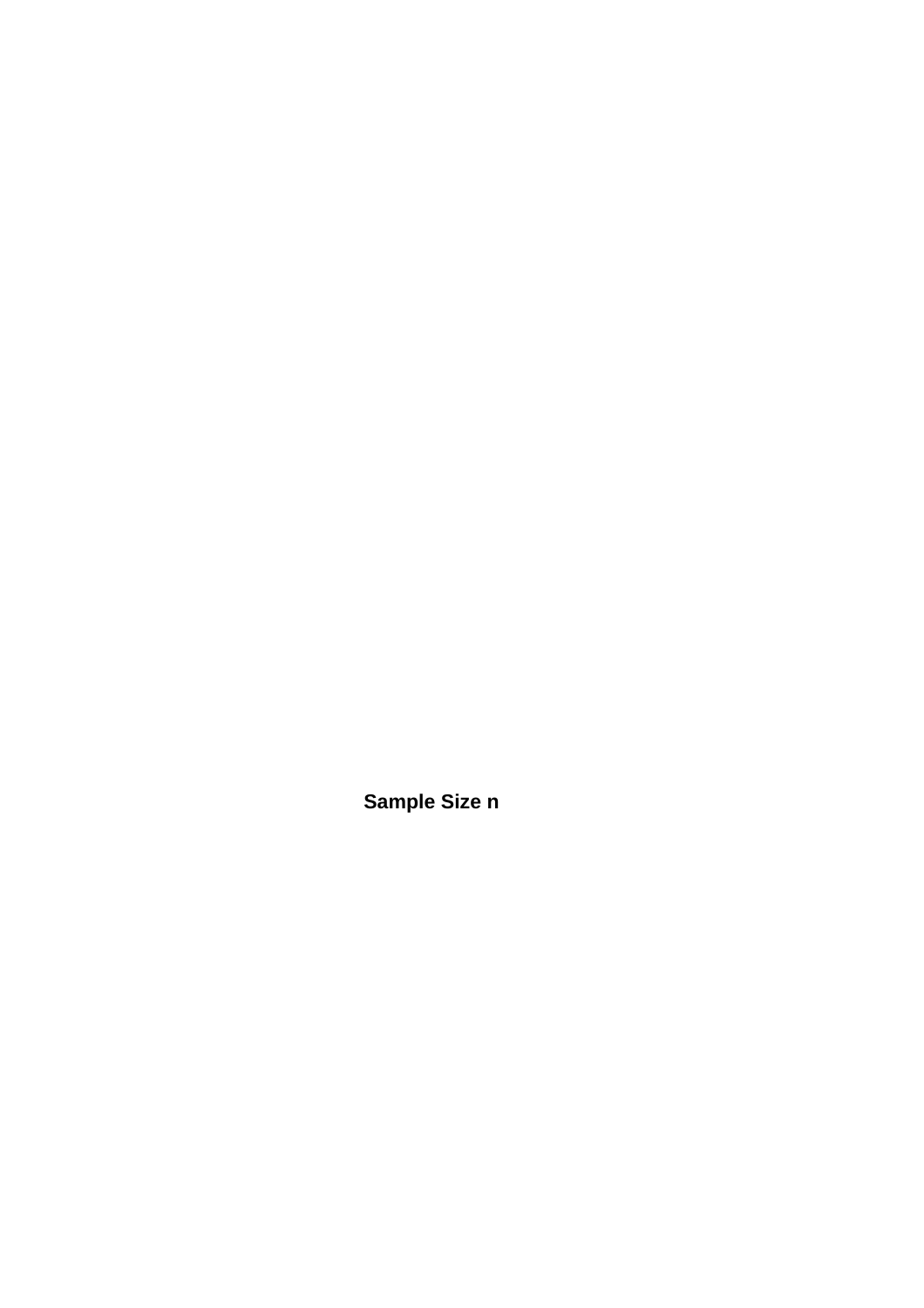is notably *smaller* than the expected rate of 5% for  $4n' = n \le 30$ . Thus, the t-test operating with the true equivalent sample size is conservative and thus wrong.

More problems show up when the equivalent sample is unknown. In this case it may be possible to specify  $n'$  on the basis of physical reasoning. Assuming that conservative practices are used, this should result in underestimated values of  $n'$  and consequently even more conservative tests. In most applications, however, an attempt is made to estimate  $n'$  from the same data that are used to compute the sample mean and variance. Monte Carlo experiments show that the actual rejection rate of the t-test tends to be greater than the nominal rate when  $n'$  is estimated. Also this case has been simulated in a series of Monte Carlo experiments with the same AR(1)-process. The resulting rate of erroneous rejections is shown in Figure 2.4 - for small ratio sample sizes the actual significance level can be several times *greater* than the nominal significance level. Thus, the  $t$ -test operating with the estimated equivalent sample size is liberal and thus wrong.

Zwiers and von Storch (1995) offer a "table look-up" test as a useful alternative to the inadequate "t-test with equivalent sample size" for situations with serial correlations similar to red noise processes.

### 2.5 Use of Advanced Techniques

The following case is an educational example which demonstrates how easily an otherwise careful analysis can be damaged by an inconsistency hidden in a seemingly unimportant detail of an advanced technique. When people have experience with the advanced technique for a while then such errors are often found mainly by instinct ("This result cannot be true - I must have made an error.") - but when it is new then the researcher is somewhat defenseless against such errors.

The background of the present case was the search for evidence of bifurcations and other fingerprints of truly nonlinear behaviour of the dynamical system "atmosphere". Even though the nonlinearity of the dynamics of the planetary-scale atmospheric circulation was accepted as an obvious fact by the meteorological community, atmospheric scientists only began to discuss the possibility of two or more stable states in the late 1970's. If such multiple stable states exist, it should be possible to find bi- or multi-modal distributions in the observed data (if these states are well separated).

Hansen and Sutera (1986) identified a bi-modal distribution in a variable characterizing the energy of the planetary-scale waves in the Northern Hemisphere winter. Daily amplitudes for the zonal wavenumbers  $k = 2$  to 4 for 500 hPa height were averaged for midlatitudes. A "wave-amplitude indicator" Z was finally obtained by subtracting the annual cycle and by filtering out all variability on time scales shorter than 5 days. The probability density function  $f_Z$  was estimated by applying a technique called the *maximum*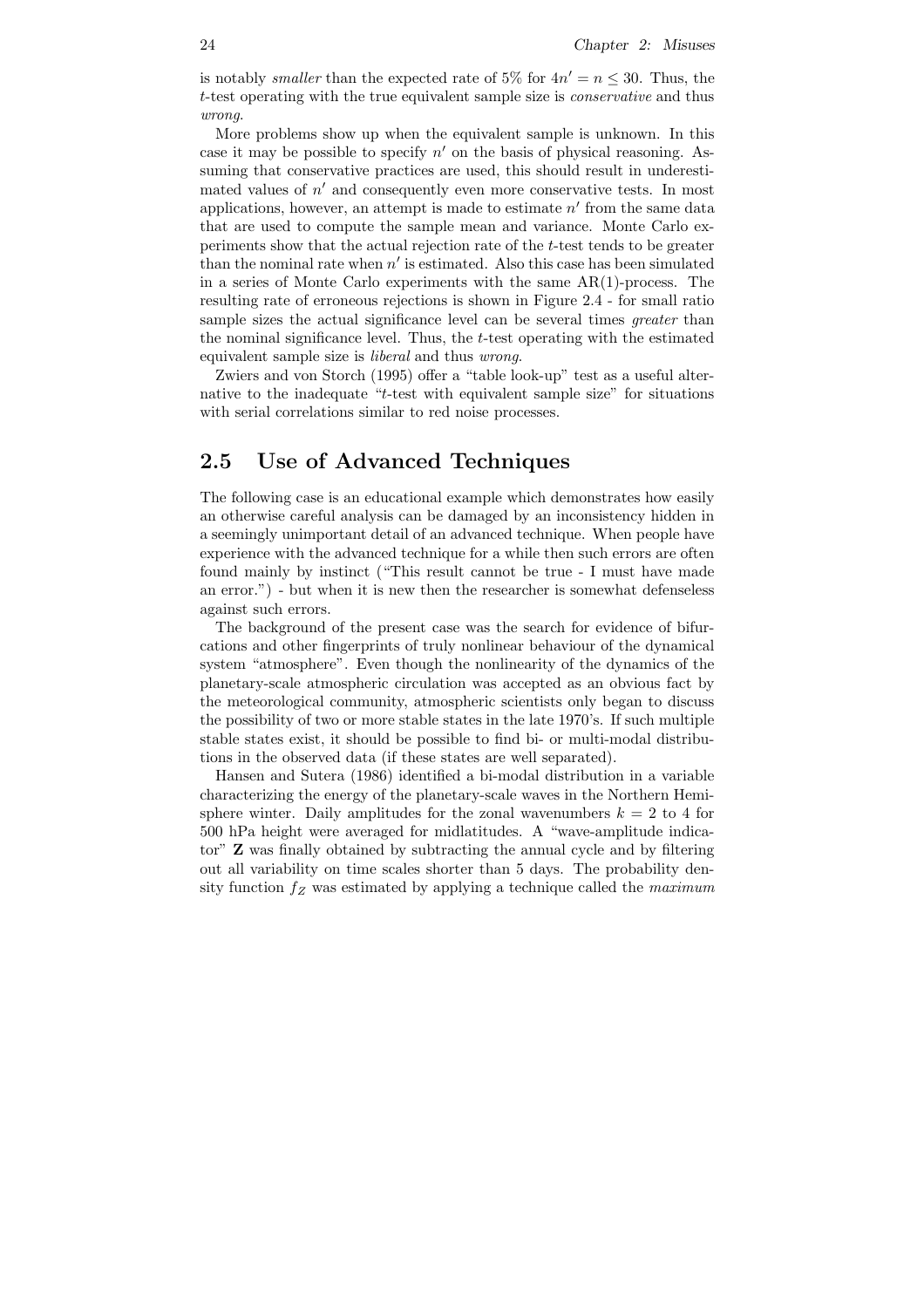### Section 2.5: Epilogue 25

penalty technique to 16 winters of daily data. The resulting  $f_Z$  had two maxima separated by a minor minimum. This bimodality was taken as proof of the existence of two stable states of the atmospheric general circulation: A "zonal regime", with  $\mathbf{Z} < 0$ , exhibiting small amplitudes of the planetary waves and a "wavy regime", with  $\mathbf{Z} > 0$ , with amplified planetary-scale zonal disturbances.

Hansen and Sutera performed a "Monte Carlo" experiment to evaluate the likelihood of fitting a bimodal distribution to the data with the maximum penalty technique even if the generating distribution is unimodal. The authors concluded that this likelihood is small. On the basis of this statistical check, the found bimodality was taken for granted by many scientists for almost a decade.

When I read the paper, I had never heard about the "maximum penalty method" but had no doubts that everything would have been done properly in the analysis. The importance of the question prompted other scientists to perform the same analysis to further refine and verify the results. Nitsche et al. (1994) reanalysed step-by-step the same data set which had been used in the original analysis and came to the conclusion that the purportedly small probability for a misfit was large. The error in the original analysis was not at all obvious. Only by carefully scrutinizing the pitfalls of the maximum penalty technique did Nitsche and coworkers find the inconsistency between the Monte Carlo experiments and the analysis of the observational data.

Nitsche et al. reproduced the original estimation, but showed that something like 150 years of daily data would be required to exclude with sufficient certainty the possibility that the underlying distribution would be unimodal. What this boils down to is, that the null hypothesis according to which the distribution would be unimodal, is not rejected by the available data - and the published test was wrong . However, since the failure to reject the null hypothesis does not imply the acceptance of the null hypothesis (but merely the lack of enough evidence to reject it), the present situation is that the (alternative) hypothesis "The sample distribution does not originate from a unimodal distribution" is not falsified but still open for discussion.

I have learned the following rule to be useful when dealing with advanced methods: Such methods are often needed to find a signal in a vast noisy phase space, *i.e.*, the needle in the haystack - but after having the needle in our hand, we should be able to identify the needle as a needle by simply looking at it.<sup>7</sup> Whenever you are unable to do so there is a good chance that something is rotten in the analysis.

<sup>7</sup>See again Wallace's and Gutzler's study who identified their teleconnection patterns first by examining correlation maps - and then by simple weighted means of few grid point values - see Section 12.1.